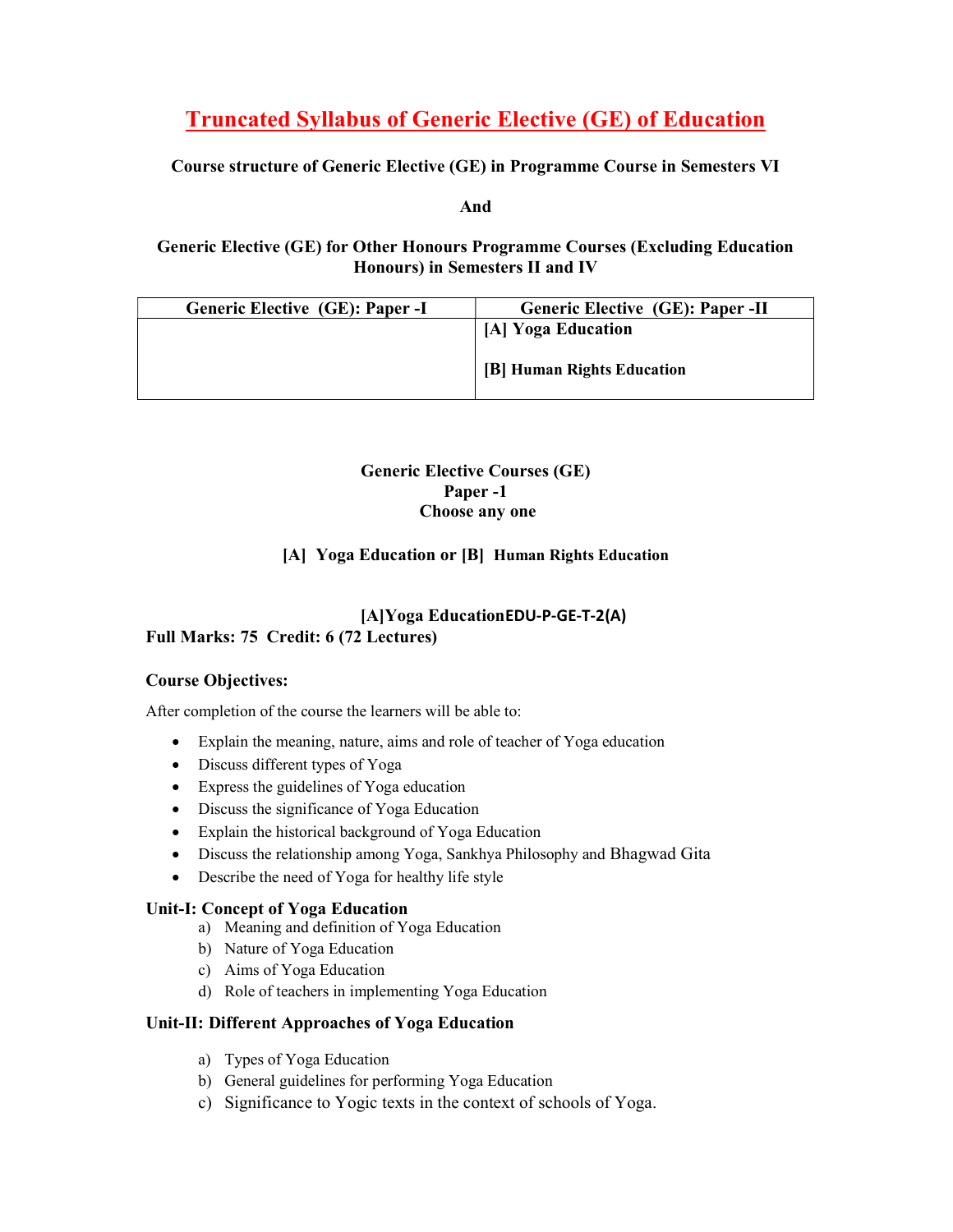#### Unit-III: Historical Background of Yoga Education

- a) Historical background of Yoga Education
- b) Yoga Philosophy and Yoga Education
- c) Sankhya Philosophy and Yoga Education
- d) Yoga as reflected in Bhagwad Gita

#### Unit-IV: Yoga and Health

- a) Concept of health and health related Problems
- b) Need of Yoga for good health
- c) Yogic concept of healthy life style
- d) Yoga for reduction of stress

#### Suggested Readings:

- Swami Shivananda Yoga Asanas : Divine Life Society.
- JhaVinay Kant (2015), Patanjalis Yoga Sutras.
- NCERT -Yoga Syllabus
- Raja Yoga-Vivekananda Swami-Adyar Publication, Madras
- NCTE-Yoga Education.
- NCTE- Yoga Education Master of Education Programme.
- Bhakta, B.B.-VaratiyaShiksha R Ruparekha.

#### OR

## [B] Human Rights Education EDU-P-GE-T-2(B)

## Full Marks: 75 Credit: 6 (72 Lectures)

Objectives:-

- To know the basic concept of human rights
- To know the role of United Nations and human rights
- To understand enforcement mechanism in India
- To know the role of advocacy groups

#### Unit: $1 = Basic Concept of Human Rights$

- Nature and concept of Human Rights
- Human Values liberty, equality, justice
- Meaning and significance of Human Rights Education

Unit:  $2 =$  United Nations and Human rights

- Universal Declaration of human rights in brief
- United Nations and Human rights duties and limitations

Unit: 3 = Human Rights – Enforcement Mechanism in India

- $\bullet$  Human Rights Act 1993
- Human Rights Commission role and objectives
- Judicial organs Role of Supreme court